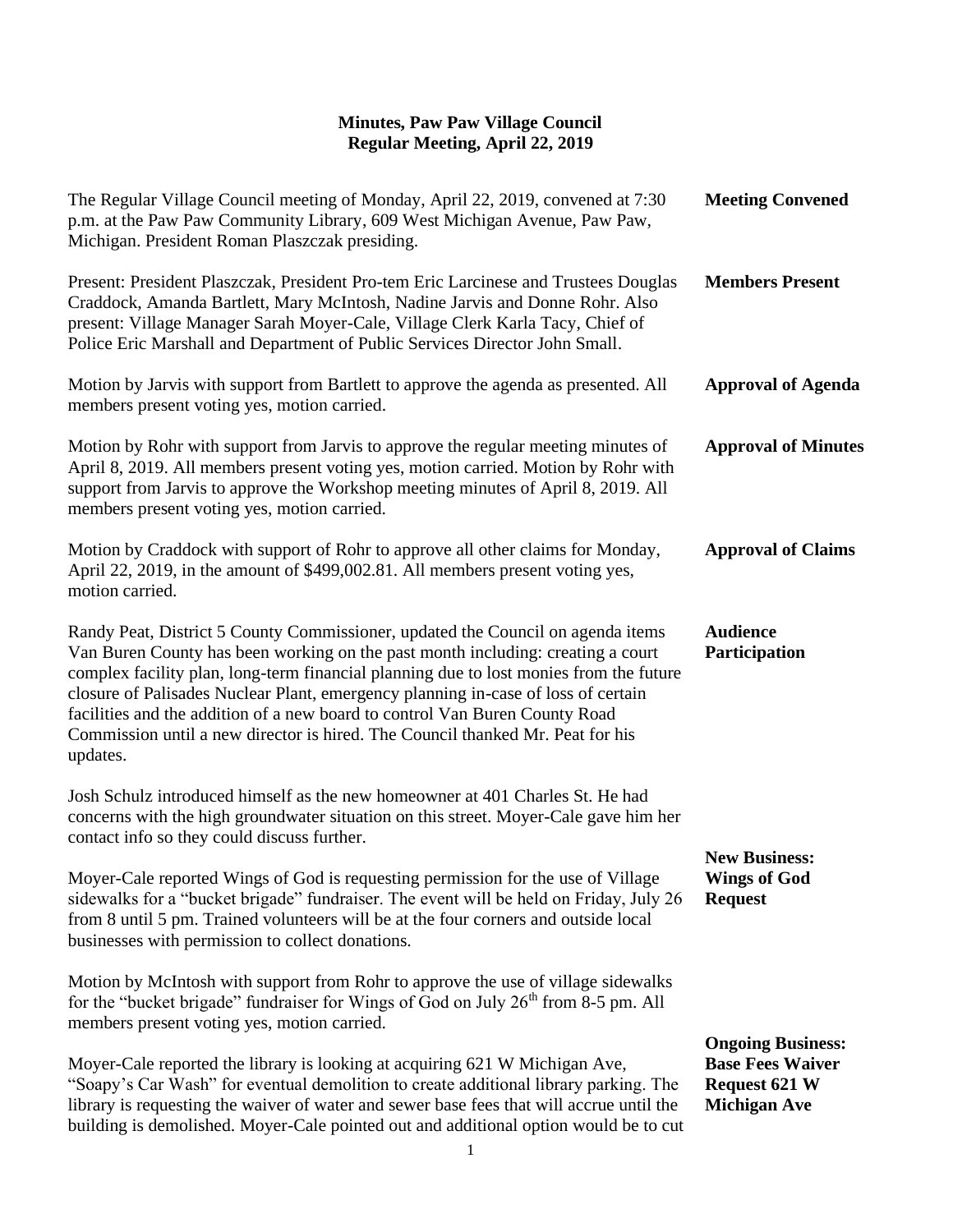## **Minutes, Paw Paw Village Council Regular Meeting, April 22, 2019**

and cap the line without doing the full demolition. If the library or new owner ever wanted to reconnect, they would have to pay a new tap fee. Library director Mohney agreed this was a workable solution; no motion was needed.

| agreed this was a workable solution; no motion was needed.                                                                                                                                                                                                                                                                                                                                                                            |                                                                       |
|---------------------------------------------------------------------------------------------------------------------------------------------------------------------------------------------------------------------------------------------------------------------------------------------------------------------------------------------------------------------------------------------------------------------------------------|-----------------------------------------------------------------------|
| John Small provided an update on the village water system projects as well as how the<br>village is planning to meet the requirements of the lead and copper rule updates.                                                                                                                                                                                                                                                            | <b>DPS Update-Water</b><br><b>System</b>                              |
| Moyer-Cale informed council that the village is making several upgrades to our<br>technology including a website redesign. Moyer-Cale is hoping the new website will<br>be up and running within the next two months. The village will also be implementing<br>in the coming weeks a new Nixel notification system. Nixel will be used to alert<br>residents of weather emergencies, power outages and other important local updates. | <b>Website Development</b><br>and Technology<br><b>Upgrade Update</b> |
| No Report.                                                                                                                                                                                                                                                                                                                                                                                                                            | <b>Committee Meetings</b><br>and Reports<br><b>Finance and Admin</b>  |
| No Report.                                                                                                                                                                                                                                                                                                                                                                                                                            | <b>Public Services</b>                                                |
| No Report.                                                                                                                                                                                                                                                                                                                                                                                                                            | Area Parks & Rec                                                      |
| Plaszczak reported the DDA committee awarded a grant for roofing to Ryan Sylvester<br>for his 929 E Michigan Ave building. Channel 3 News spoke to the DDA committee<br>regarding advertising.                                                                                                                                                                                                                                        | <b>DDA</b>                                                            |
| No Report.                                                                                                                                                                                                                                                                                                                                                                                                                            | <b>Economic Develop</b>                                               |
| No Report.                                                                                                                                                                                                                                                                                                                                                                                                                            | <b>Farmers Market</b>                                                 |
| No Report.                                                                                                                                                                                                                                                                                                                                                                                                                            | <b>Fire Board</b>                                                     |
| No Report.                                                                                                                                                                                                                                                                                                                                                                                                                            | <b>Historical Committee</b>                                           |
| No Report.                                                                                                                                                                                                                                                                                                                                                                                                                            | <b>Housing Commission</b>                                             |
| No Report.                                                                                                                                                                                                                                                                                                                                                                                                                            | <b>Maple Lake</b><br><b>Preservation</b>                              |
| No Report.                                                                                                                                                                                                                                                                                                                                                                                                                            | <b>Planning Commission</b>                                            |
| Small reported the Wellhead Protection committee discussed putting wellhead trivia<br>and facts on placemats for local restaurants. The committee also discussed raising the<br>target age for wellhead education at the schools.                                                                                                                                                                                                     | <b>Wellhead Protection</b>                                            |
|                                                                                                                                                                                                                                                                                                                                                                                                                                       |                                                                       |

**Wine & Harvest**

No Report.